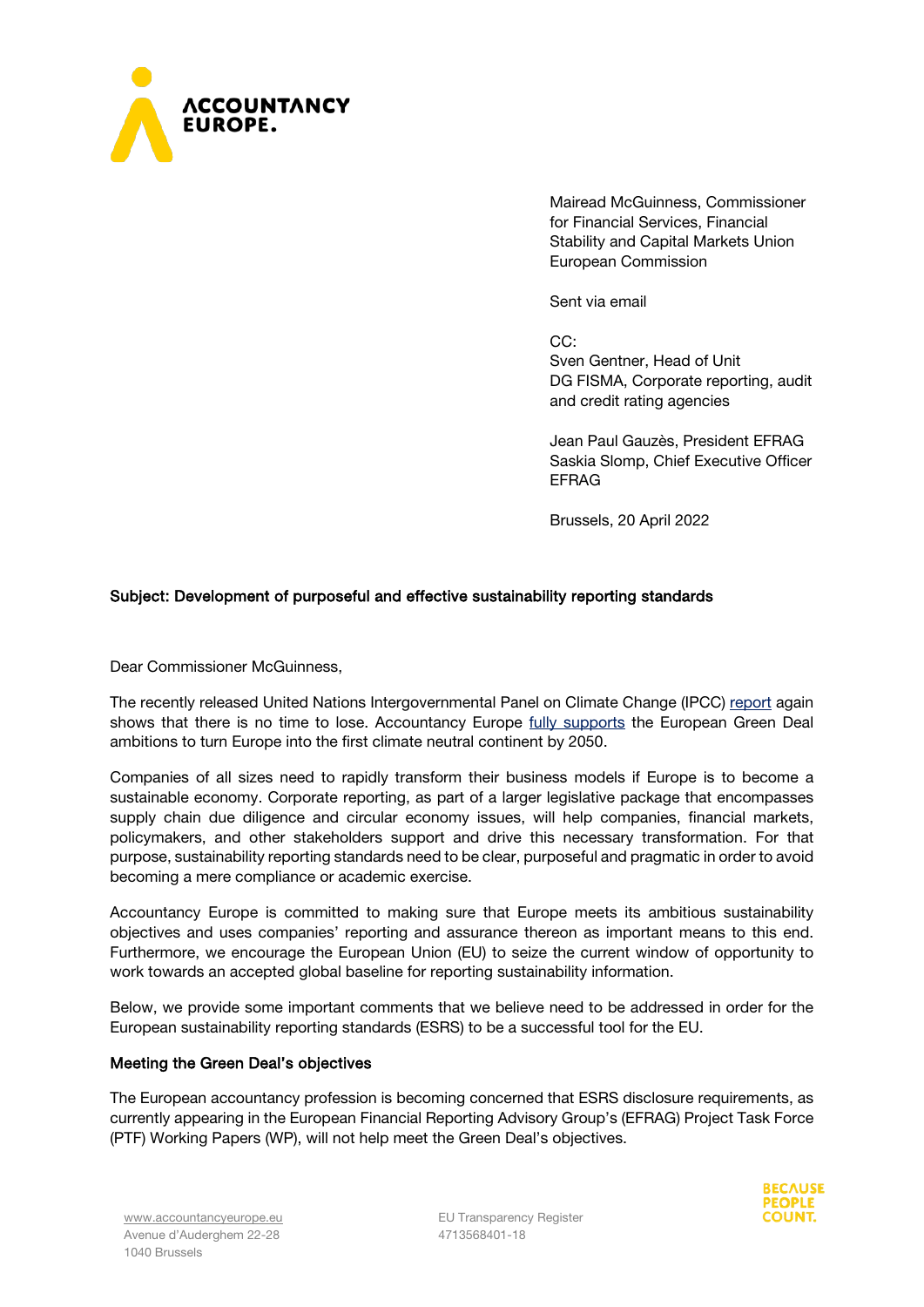To be effective, reporting needs to capture information measuring what really matters. It will then enable the transition to circular and sustainable business models, and direct investment towards sustainable businesses. For this to happen, standards need to be easy to understand and apply. Too complex or burdensome reporting systems risk generating unhelpful pushback and slowing down adoption.

As they stand, the ESRS WP appear very prescriptive and include hundreds of datapoints. They oblige to perform lengthy materiality assessments and may drive companies to adopt a checklist approach rather than a sustainability-driven one.

## Adhering to a robust due process

The first public ESRS consultations will send out important signals to stakeholders and will create the basis of support for future adoption. Whilst we understand the time pressure for the EU to follow its commitment, we emphasise the strategic importance for EFRAG to adhere to its [due process](https://www.efrag.org/News/Project-581/EFRAG-issues-its-Due-Process-Procedures-for-Sustainability-Reporting-Standard-Setting-)  [procedures for sustainability reporting standard setting,](https://www.efrag.org/News/Project-581/EFRAG-issues-its-Due-Process-Procedures-for-Sustainability-Reporting-Standard-Setting-) especially in terms of allowing sufficient time to respond to the exposure drafts. A robust due process and strong governance ensure stakeholder inclusiveness and public acceptance, and therefore legitimise standards.

### Enabling principles-based ESRS

The European Commission (EC) [invited](https://www.efrag.org/Assets/Download?assetUrl=/sites/webpublishing/SiteAssets/210512+Commissioner+McGuinness+to+EFRAG+on+sustainability.pdf) EFRAG to develop ESRS consistent with the Corporate Sustainability Reporting Directive (CSRD) and the European Lab's initial [recommendations.](https://www.efrag.org/Lab2) These recommendations emphasised two overarching principles to standard-setting:

- an inclusive range of sustainability reporting stakeholders; and
- a principle-based legal and regulatory environment

We acknowledge that ESRS should include relevant requirements of European laws and regulations. Nevertheless, it should still be compatible with a principles-based approach. Indeed, the EU has consistently followed a principles-based approach for financial reporting, including endorsed IFRS. We see no reason to differ for sustainability reporting, especially as it is expected that connectivity between the two forms of reporting will increase.

### Phased-in approach

To build standards that would result in transforming companies' business models and meeting the Green Deal's objectives, a phased-in approach is needed. For instance, in the first year, companies could be required to report on a select number of key indicators, starting with the most important ones on climate, and add further relevant reporting obligations in the subsequent years.

### Enabling assurance

The CSRD proposal includes an EU-wide requirement for independent third-party assurance. For this assurance to be suitable, we re-emphasise the need for clear and efficient reporting standards, in the first place to avoid risks of green washing.

### Achieving global alignment

We [reiterate](https://www.accountancyeurope.eu/reporting-transparency/time-to-deliver-on-high-quality-sustainability-reporting/) our support for the EC's objective to "build on what exists, and seek as much alignment as possible, while also meeting Europe's ambitious goals". Global alignment would also help EU companies that need to comply with other foreign climate-related disclosures that would allow the use of international ones.

With this in mind, we have also recently looked at the general requirements, as well as the climaterelated requirements in both EFRAG's ESRS WP and the International Sustainability Standards Board